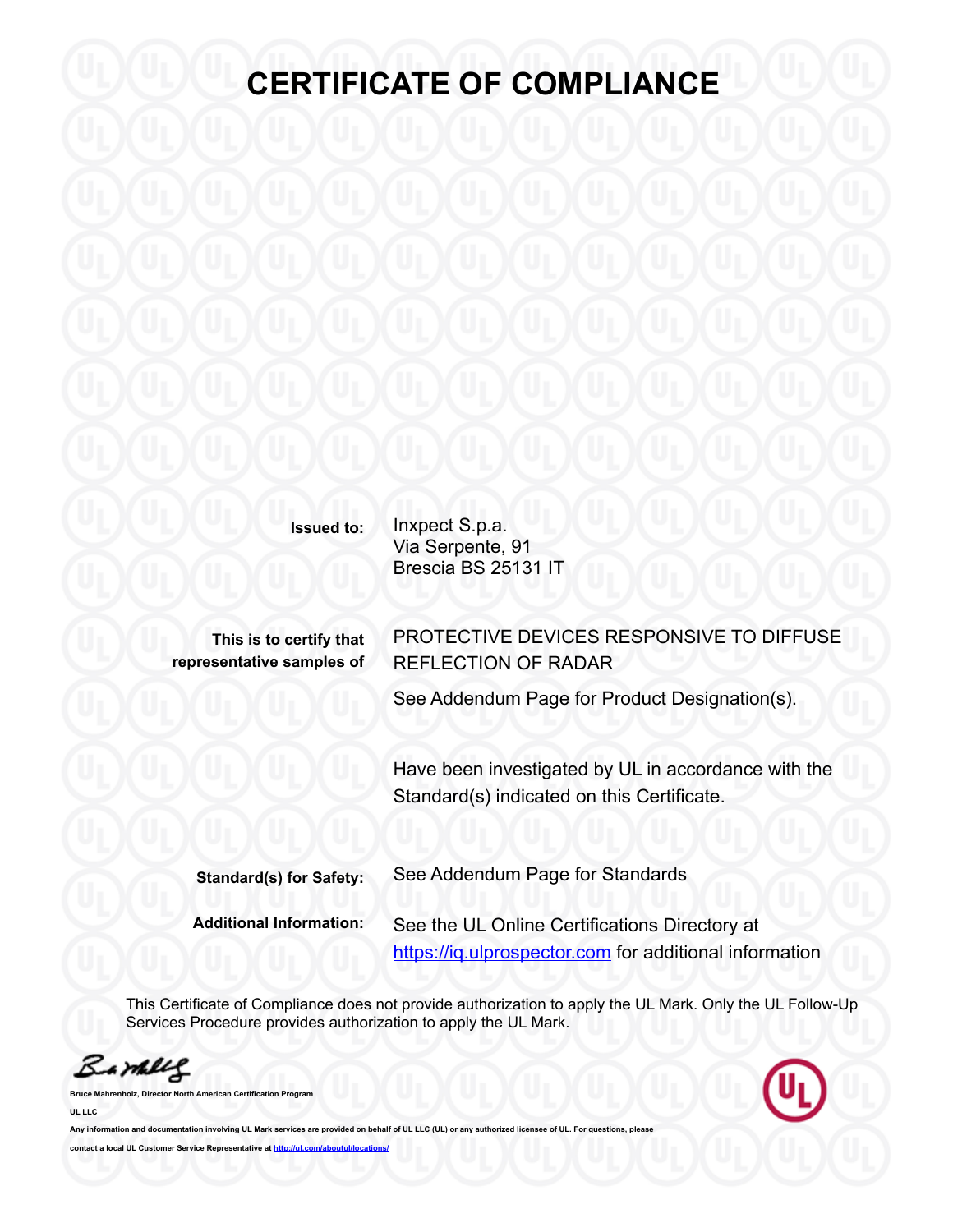Only those products bearing the UL Mark should be considered as being UL Certified and covered under UL's Follow-Up Services.

Look for the UL Certification Mark on the product.

Barney

**Bruce Mahrenholz, Director North American Certification Program UL LLC**



Any information and documentation involving UL Mark services are provided on behalf of UL LLC (UL) or any authorized licensee of UL. For questions, pl **contact a local UL Customer Service Representative at <http://ul.com/aboutul/locations/>**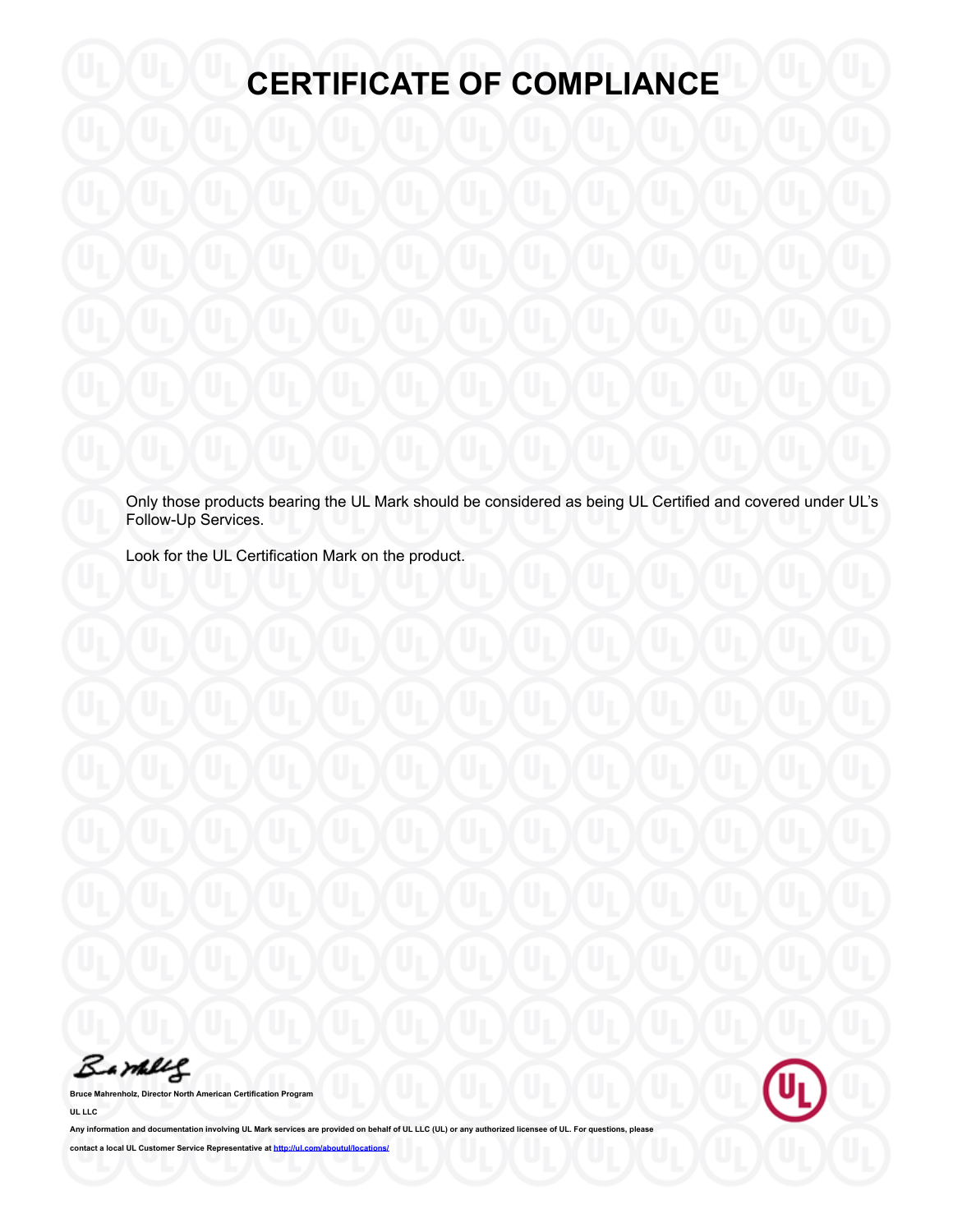This is to certify that representative samples of the product as specified on this certificate were tested according to the current UL requirements

Radar System, Control unit models LBK-C22, ISC-B01, ISC-02 and ISC-03, C122A, C201A, C202A and C203A and Radar sensor model LBK-S01, SBV-01, S101A and S201A

Cat. Nos - LBK-S01-XX, LBK-S01-XX-XX, LBK-S01-XXX-XX, LBK-S01-XXX, LBK-C22-XX, LBK-C22-XX-XX, LBK-C22-XXX-XX, LBK-C22-XXX, ISC-B01-XX, ISC-B01-XX-XX, ISC-B01-XXX-XX, ISC-B01-XXX , ISC-02-XX, ISC-02-XXX, ISC-02-XX-XX, ISC-02-XXX-XX, ISC-03-XX, ISC-03-XXX, ISC-03-XX-XX, ISC-03-XXX-XX, S101A-XX, S101A-XX-XX, S101A-XXX-XX, S101A-XXX, C122A-XX, C122A-XX-XX, C122A-XXX-XX, C122A-XXX, S201A-XX, S201A-XX-XX, S201A-XXX-XX, S201A-XXX, C201A-XX, C201A-XX-XX, C201A-XXX-XX, C201A-XXX, C202A-XX, C202A-XX-XX, C202A-XXX-XX, C202A-XXX, C203A-XX, C203A-XX-XX, C203A-XXX-XX, C203A-XXX.

Where XX, XX-XX, XXX-XX, or XXX are two or three alphanumeric digits indicating not safety information (commercial purposes)

Standards:

UL 61010-1 UL Standard for Safety for Electrical Equipment For Measurement, Control, and Laboratory Use – Part 1

CAN/CSA 61010-1 Standard for Safety for Electrical Equipment For Measurement, Control, and Laboratory Use – Part 1

CAN/CSA-C22.2 NO. 61010-1-12 Canadian Standard for Safety requirements for electrical equipment for measurement, control, and laboratory use - Part 1

IEC 61496-1 Electro-Sensitive Protective Equipment, Part 1: General Requirements and Tests UL61496-1 Electro-Sensitive Protective Equipment, Part 1: General Requirements and Tests

Barbles

**Bruce Mahrenholz, Director North American Certification Program UL LLC**



Any information and documentation involving UL Mark services are provided on behalf of UL LLC (UL) or any authorized **contact a local UL Customer Service Representative at http://ul.com/**